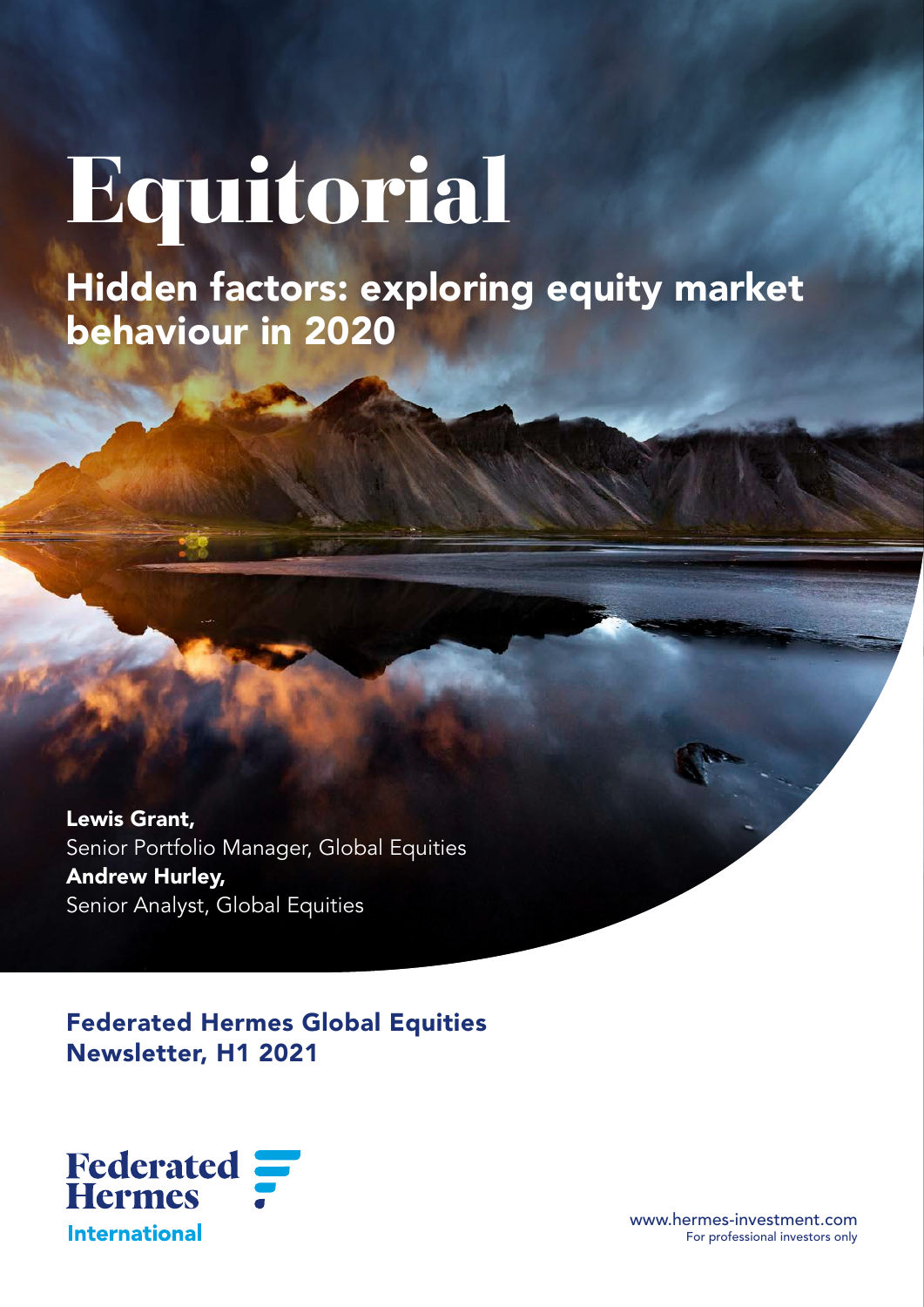In just about every respect, 2020 was a year unlike any other. The emergence and spread of Covid-19 was far more than a global health issue, radically disrupting as it did almost every aspect of our day-to-day lives.

The world of equity investment was certainly no exception: 2020 will be remembered not only for one of the steepest market declines in history, but also for perhaps the fastest market recovery ever recorded. From a record high on February 19, it took the S&P 500 only 22 trading days to fall 30% – the fastest drop of this magnitude in its recorded history.1 Yet by late August, it had recovered and was setting new highs.

What made this seem more remarkable for the uninitiated was that the recovery happened even as the pandemic continued. However, if there's one thing we all might have learned over the past year, it's the importance of looking behind the headline numbers and taking a nuanced view.

As we enter a new year, it's customary to look both back to the past and forward to the future. This year, it would be tempting to focus on a future in which the virus is finally brought under control, gladly turning our backs on 2020 and consigning it to the annals of history. However, looking at the extreme market events of the past 12 months can provide some valuable insights for investors.

In this issue of *Equitorial*, we explore the behaviour of the markets in 2020 through the lens of investment factors, looking at how the impact of macro events affected the performance of specific factors at different times. In particular, we'll look at three distinct, record-breaking events: the significant outperformance of companies with strong balance sheets in March, the long summer of growth, and the value rebound prompted by the announcement of a vaccine in November. Having explained 2020 from a factor investing perspective, we'll offer a brief outlook on potential factor performance in 2021.

# The Alpha Model: a firm foundation for consistent returns

On the Federated Hermes Global Equities team, our aim is to generate consistent, positive relative returns regardless of market direction or the wider geopolitical environment. We define our core style as one with no persistent bias, so while our portfolio may show small biases towards particular factors, no single bias will dominate over time. The unprecedented events and extreme volatility of the last 12 months have provided an excellent test of the efficacy of our approach, which focuses on time-tested company fundamentals.

Our proprietary Alpha Model acts as an "automated analyst", assessing the attractiveness of every investable company in our universe on a daily basis and assigning them an "Alpha Score". It does this by analysing, weighting and combining six fundamental characteristics or "factors" (see Figure 1). Ideally, we're looking for companies with a combination of solid financials, competitive strength, quality management and a strong performance on environmental, social and governance (ESG). For the latter, we incorporate proprietary data from our responsible investment and engagement specialists, EOS at Federated Hermes.

Figure 1: The six factors used to generate our Alpha Score



The metrics used are justified by both economic reasoning and statistical effectiveness. By weighting and combining these factors appropriately we are able to forecast a company's long-term prospects, using this knowledge to create an all-weather portfolio designed to consistently outperform the benchmark.

1 "This was the fastest 30% sell-off ever, exceeding the pace of declines during the Great Depression," published by CNBC in March 2020.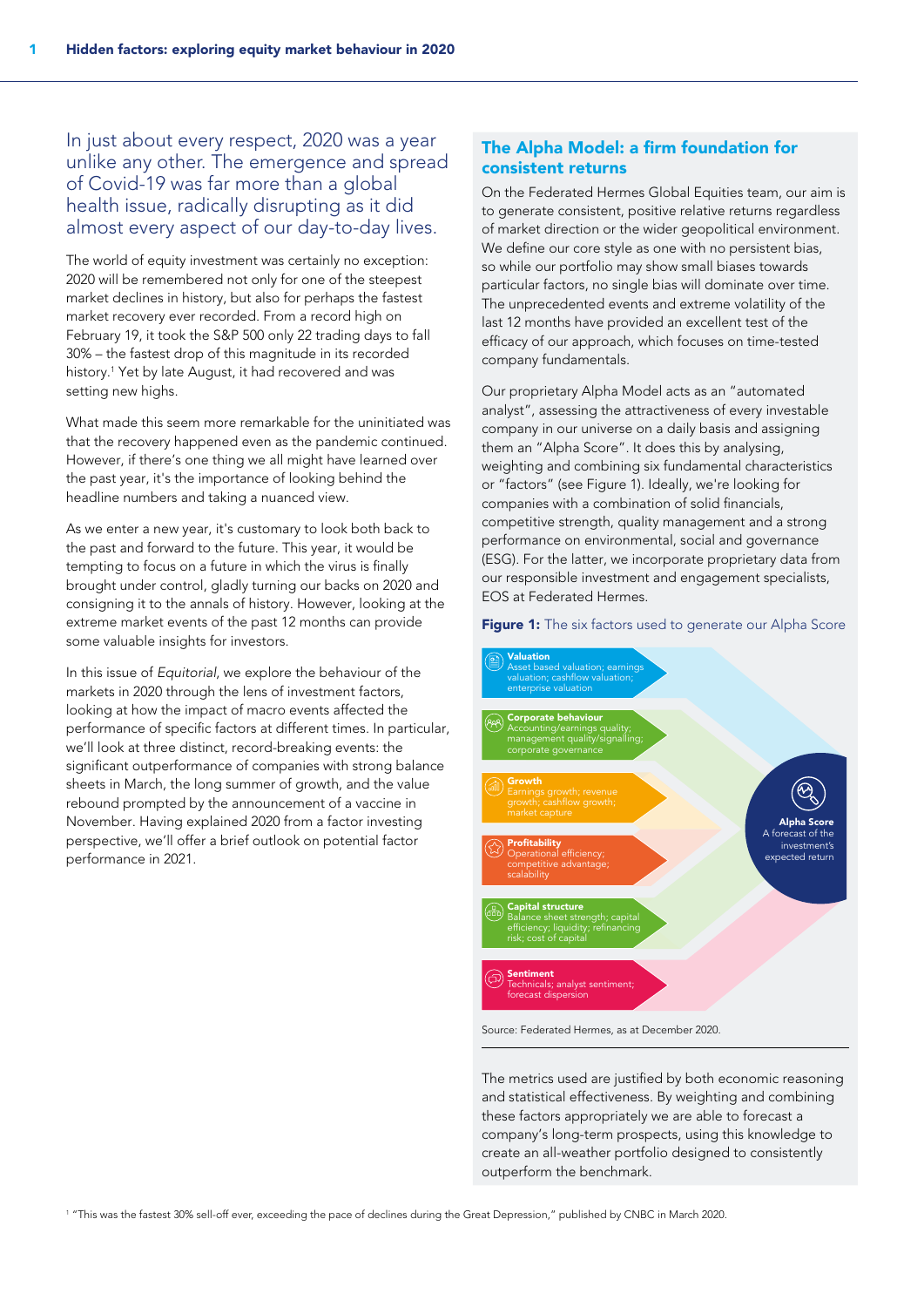## Event 1: the flight to quality

As we entered 2020, the mood among most investors was optimistic: global equity markets had been on the up through the end of 2019 and many expected it to continue that way. As January progressed into February, investor risk aversion became somewhat more cautious, fuelled mainly by rising tensions in the Middle East and the ongoing trade war between the US and China.

Throughout January, reports had surfaced from China of a novel strain of coronavirus and on 30 January the World Health Organisation (WHO) declared the outbreak a "public health emergency of national concern". However, it wasn't until 22 February, when Italian authorities reported clusters of cases in several regions, that investor risk aversion spiked and financial markets began to sell off.

#### Risk aversion: quantifying investor confidence

Risk aversion is a measure of investor confidence. We use our Risk Aversion Index to quantify and assess investor confidence over time – when the risk aversion indicator is in the green zone investors tend to be more speculative and seek higher risk assets; when it is in the red zone investors are nervous and tend to seek safety.



Figure 2. Risk Aversion Index over Q1 2020

Source: Federated Hermes, Bloomberg, as at 31 March 2020.

That sell off continued well into March, by which time it represented one of the sharpest market declines in history. With companies facing clear and present danger in terms of reduced business activity and a breakdown in global supply chains, investors understandably focused on companies with strong enough fundamentals to stay afloat.

As a result, those companies with strong balance sheets (measured by our Capital Structure factor, shown by the dark blue line on Figure 3) and those with healthy margins generating strong cashflows (measured by our Profitability factor, shown by the amber line) outperformed across all markets.



In fact, avoiding companies at risk of bankruptcy was such a high priority in March 2020 that our Interest Coverage factor, which measures the financial soundness of a company's balance sheet, provided the largest factor returns<sup>2</sup> ever seen in our model's history. That is, the degree to which companies with high levels of interest cover (more financially sound) outperformed those with low levels of interest cover (less financially sound) was unprecedented for any metric we have assessed since the early 2000s.

While interest coverage has typically been an important consideration for investors in times of market stress, in March 2020 the magnitude of the return was staggering, as can be appreciated from Figure 4, which shows standardised returns on Interest Coverage ratios since 2004.







<sup>2</sup> Factor returns are calculated as the difference in average monthly total return between companies in the highest and lowest ranked quintile, based on companies within the Global Equities Investment Universe. Factor history is calculated from January 2003 – December 2020.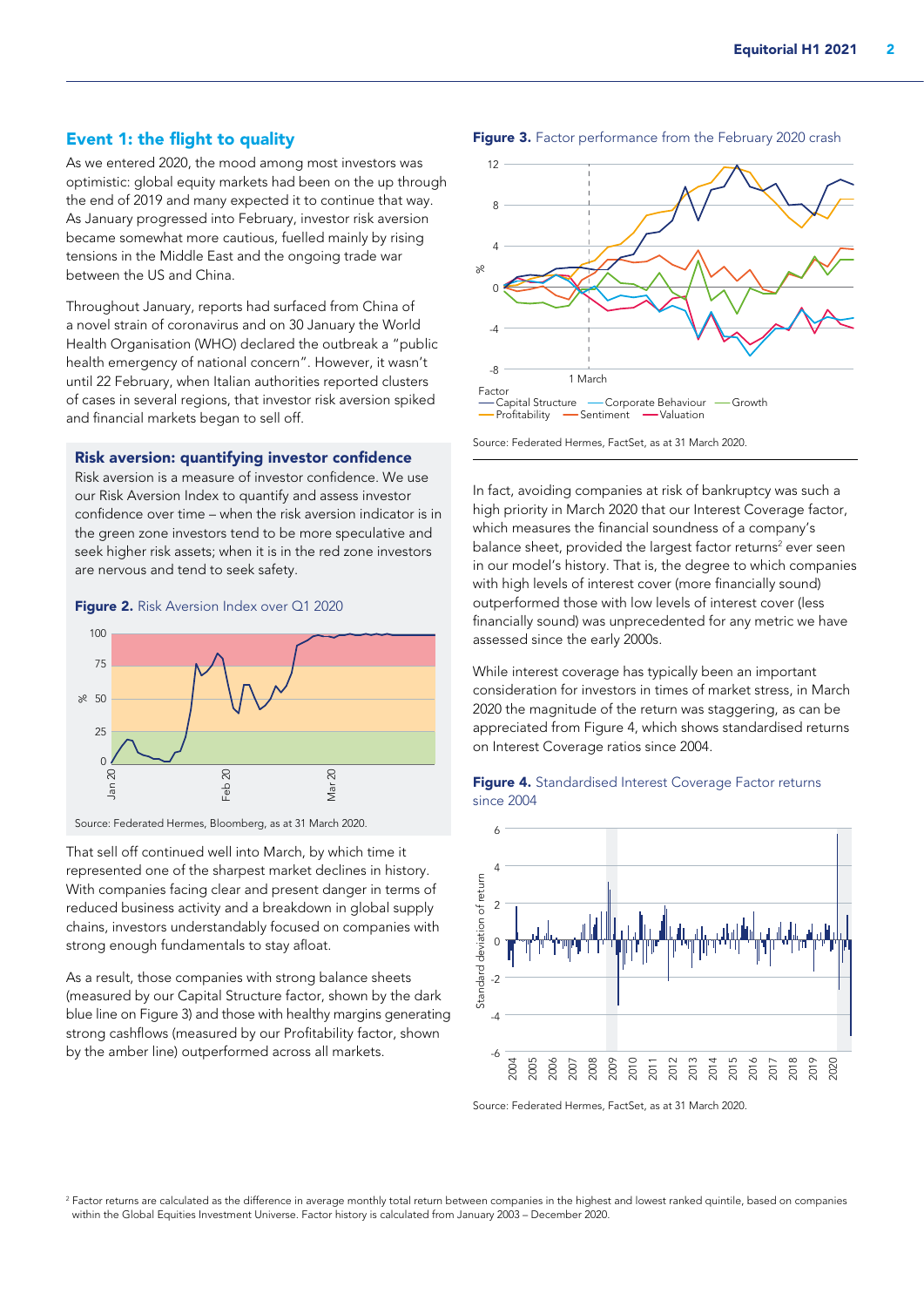As you can see from Figure 4, the last period of greatly elevated market focus on a company's interest coverage ratio was during the financial crisis of 2008/2009. In August 2008, our Interest Coverage factor saw a three standard deviation positive return, which was followed by a reversal equal in magnitude eight months later.

In 2020 there was a repeat of this pattern but at a much larger magnitude: nearly six standard deviations of outperformance in March, followed by a similar reversal in November. This spike occurred at the same time as a historic inversion of the VIX volatility index, indicating that investors were worried about the immediate danger of companies going bankrupt rather than them potentially winding down over the following few months.

As would be expected, the Interest Coverage factor performed particularly strongly in the most economically sensitive sectors, such as Energy, Materials and Industrials. However, the Energy sector saw this strength much earlier than other sectors. It had already been roiled by the collapse in oil prices earlier in February, and as the market crashed in late February, investors reacted quickly to avoid the double whammy for the worst hit firms of lower prices and severely reduced demand that would leave them struggling to pay their debts.

#### Volatility as an indicator of market panic

A traditional indicator of the level of "fear" in the market is the CBOE Volatility Index or "VIX", which reflects market expectations of volatility over the following 30 days. By looking at VIX futures, it is possible to derive a termstructure of the index (see Figure 5). Under normal conditions, longer-dated contracts are usually priced higher than shorter ones, based on the fact that the future tends to be more uncertain the further out you look.

In Q1 of 2020 the VIX spiked massively – unsurprising given the dramatic market sell-off and the resulting increase in investor risk aversion. However, more interesting was the fact that the VIX "inverted" i.e. three-to-six-month futures contracts were priced lower than short-term spot contracts. Investors were clearly most concerned about immediate short-term risks while expecting risk in the medium-term to reduce, a signal of an acute panic rather than a general aversion to risk.

The value of investments and income from them may go down as well as up, and you may not get back the original amount invested. Any investments overseas may be affected by currency exchange rates. Past performance is not a reliable indicator of future results and targets are not guaranteed.





The VIX has inverted several times in the last decade, most noticeably in 2011 during the European sovereign debt crisis, and again in 2015 when China devalued the Yuan. However, the scale of the inversion in Q1 2020 was much higher than anything seen before, reflecting the level of panic investors were feeling. The impact of this fear can be seen in Figure 6, which maps the VIX against our Interest Coverage factor. At times when the VIX inverts (indicated by the grey shaded boxes) the Interest Coverage factor shows extreme volatility as investors seek safety.



Figure 6. Correlation between inversion of the VIX and Interest Coverage ratios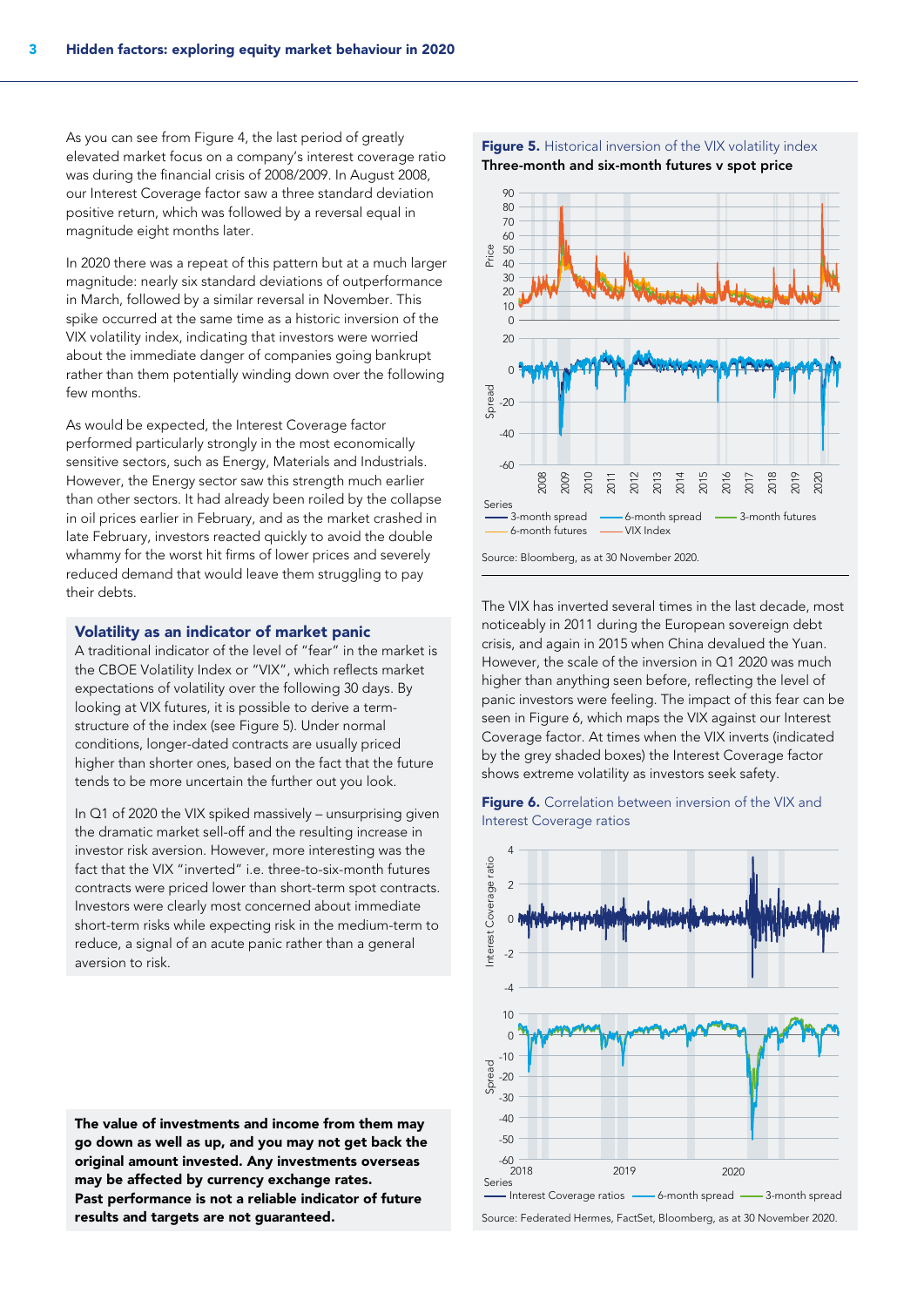## Event 2: A summer of growth

Towards the end of March equity markets started to recover from the initial shock and through mid-April into May, Capital Structure and Profitability factors became less important. By the end of May, many European economies had relaxed their "stay-at-home" orders, allowing economic activity to resume. As a result, Sentiment and Growth factors started to pick up as risk aversion trended down.

This trend towards Sentiment and Growth factors saw a slight hiccup in the first week of June, with a burst of risk-on sentiment creating signs of a potential value rotation; our Sentiment factor took a sudden dive while the Valuation factor had a rare rally.

Figure 7. A sudden burst of risk-on sentiment occurred in early June







Source: Federated Hermes, FactSet, as at 30 September 2020.

The pattern set in that first week of June would be repeated multiple times throughout the summer, with further notable value rebounds in the first weeks of August and September (see Figure 8). Each time value began to outperform, market commentators would draw parallels to the Internet Bubble, the suggestion being that finally growth had become too expensive and mean reversion would follow. Yet each time value's revival failed to last more than a week.

#### Sector outperformance of Growth and Sentiment factors

Between June and October most of the gains in Growth and Sentiment were concentrated in the Health Care, Consumer Discretionary, IT and Communications Services sectors (see Figure 9).





Source: Federated Hermes, FactSet, as at 30 September 2020.

With much of the global population largely confined to their own homes, many companies in the Consumer Discretionary and Communication Services sectors had seen demand for their products and services soar. Businesses focussed on home improvement, interior decorating, video games and media streaming services all sat in the top quintiles of our Growth and Sentiment factors; many of these businesses showed continued outperformance over the summer months as earnings were released.

Our Growth factor in particular performed exceptionally well compared to its historical average, with returns during July the largest we have observed since 2004 (see Figure 10).





Source: Federated Hermes, FactSet, as at 30 November 2020.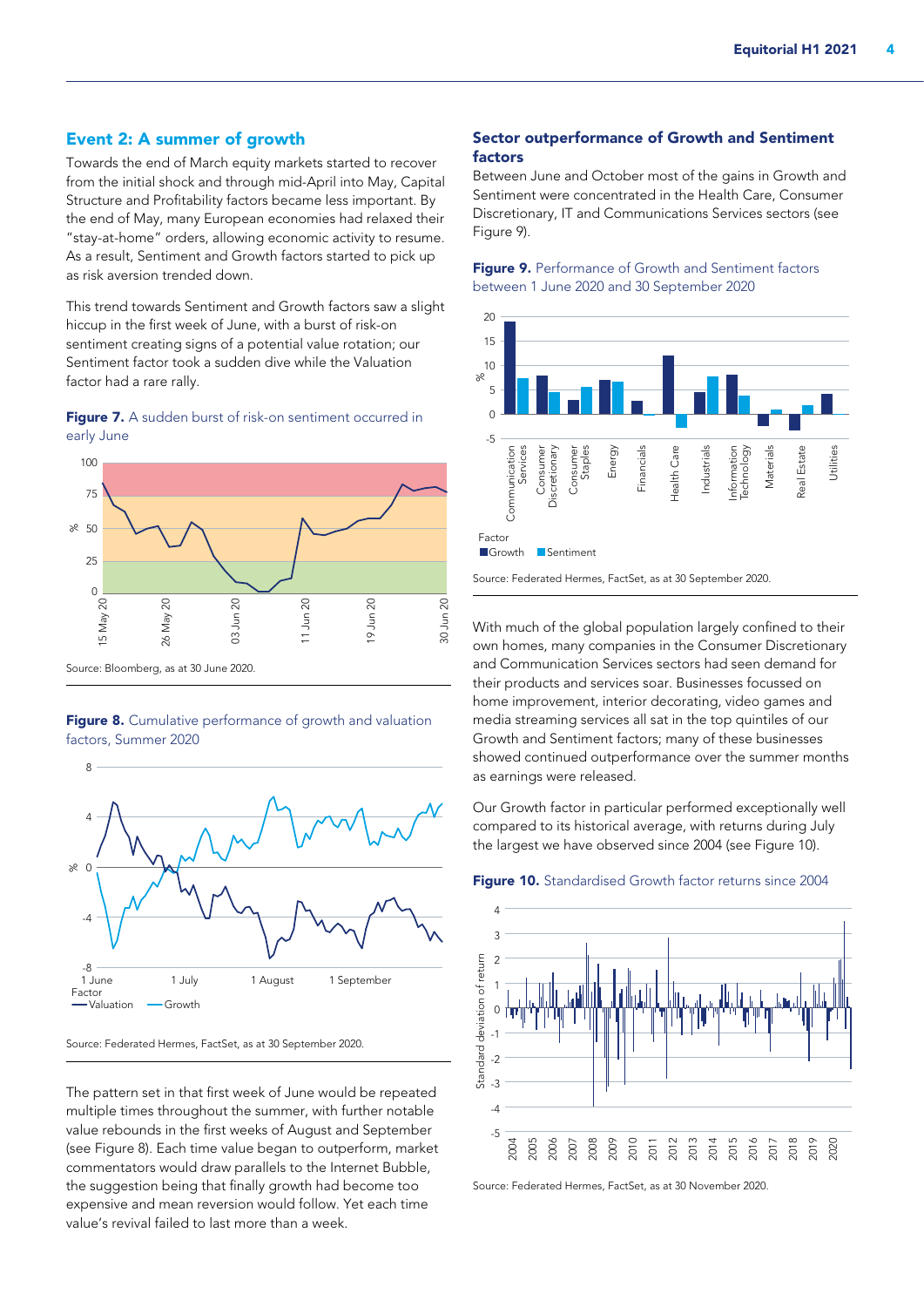#### Regional differences in sector performance

One thing to note is that while most regions saw the Growth factor perform well through the summer, the sources of outperformance varied meaningfully by region. In North America Communication Services companies dominated, while in Europe, high-growth companies in Technology and Healthcare led the way as lockdown measures eased.

In the European Tech sector, Growth factor returns were mainly driven by companies providing solutions to businesses, who were either looking to re-open their doors to consumers in the safest way possible or adapting to remote working. In the European Healthcare sector, meanwhile, the focus on reducing or even eliminating a second wave of the virus boosted typically smaller companies providing manufacturing, distribution or processing of Covid-19 testing.

## Figure 11. Comparison of Growth factor performance by sector (Europe vs North America) between 1 June 2020 and 30 September 2020



By contrast, the differing profile of the pandemic in the US saw Communications Services firms emerge as the key drivers of growth. The lack of a national stay-at-home order, compounded by months of civil unrest across several states, meant that cases of Covid-19 never tailed off as they did in Europe; indeed, Dr Anthony Fauci, the most prominent member of the Trump administration's White House Coronavirus Task Force, declared as late as October 2020 that the US was still in its first wave.

As a result, the US never experienced the effects of locking down an economy and later reopening it. Instead, economic effects were smoothed over the year, and over the summer the high-growth stocks in the US were those in the Communication Services sector, who continued to benefit from stay-at-home orders around the world thanks to their global revenue base.

Back in Europe, the end of the summer saw the emergence of the dreaded "second wave", with new restrictions put in place by governments. This curtailed the exceptional run of Growth and Sentiment stocks, setting the stage for the third major event of the factor investing year.

#### Event 3: Vaccines give Value a boost

As October turned to November, most investors were focused on the potential outcome of the US presidential election. However, in the end the news which triggered the third major market event of 2020 had nothing to do with either Biden or Trump.

On 9 November, as the result of the election still hung in the balance, Pfizer announced the results of Phase 3 trials of its Covid-19 vaccine candidate; but more surprising than the timing was its over 90% effectiveness against the virus.

The effect on the financial markets was swift and dramatic, as can be seen in Figure 12. A sudden rotation away from the year's Growth and Sentiment-driven winners saw beaten-up value stocks suddenly in demand, along with those consumer and travel brands which had previously fallen out of favour. Small cap stocks, which had been similarly unpopular over the summer, also soared.





Source: Federated Hermes, FactSet, as at 11 November 2020.

This time, unlike in early June, the rotation did not reverse after a week but continued throughout November: the longawaited rebound in Valuation factors was finally realised.

Yet, while positive monthly returns for value stocks dominated the headlines, the real story here was the underperformance of Growth and Sentiment factors: in this new rotation, the winning styles of the summer actually suffered far more than value benefited.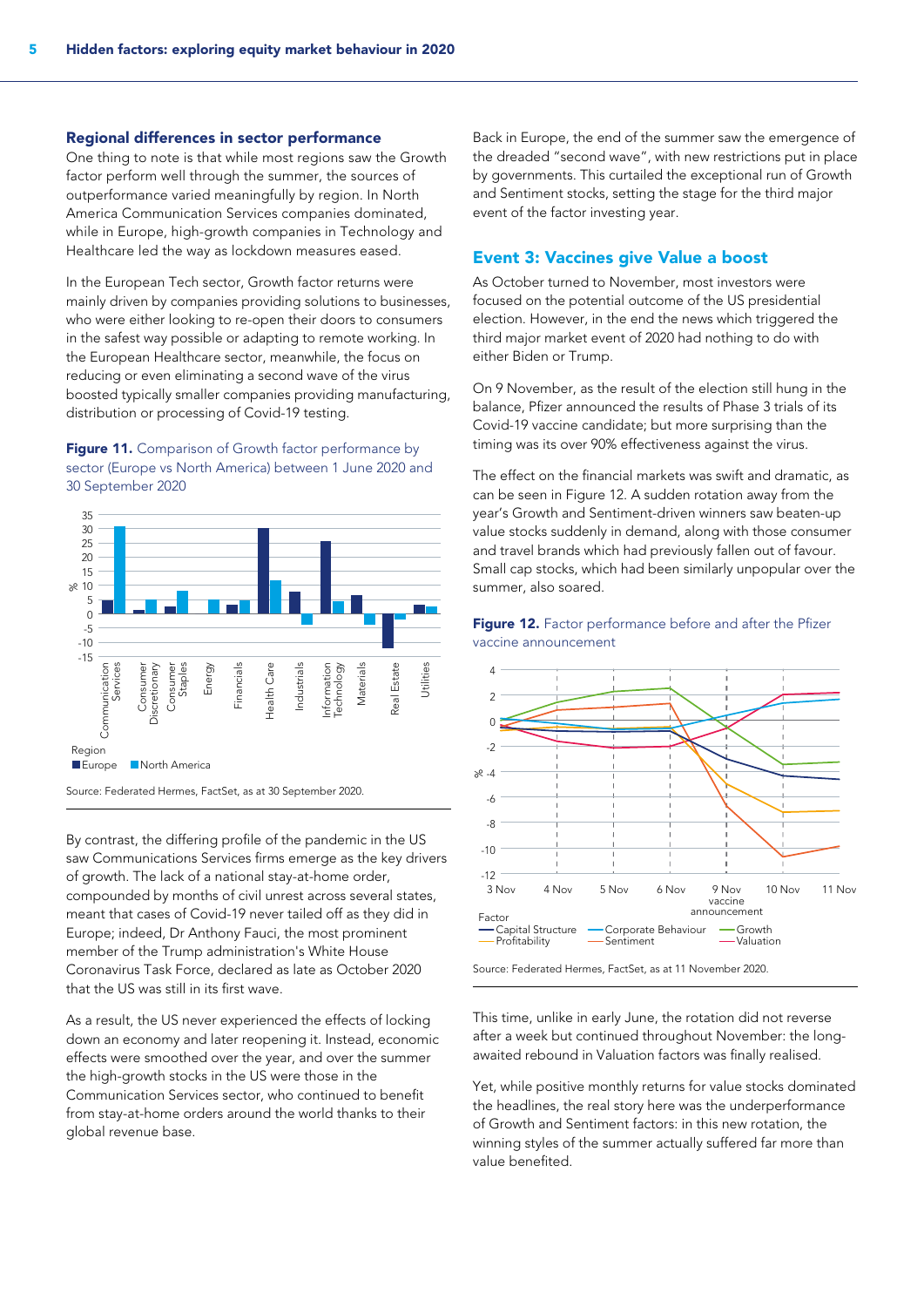

#### Figure 13. Factor performance as at 1 November 2020

#### Value, but not just any Value

The rapid rotation in November didn't involve all value stocks. Suddenly in favour were companies whose outlooks had been written off during the pandemic but whose fortunes investors now hoped would revive. In contrast, investors now gave little heed to the actual results achieved by companies during the pandemic.

In this scenario, favouring companies which looked cheap based on their achieved results actually proved to be a lossmaking strategy. Instead, investors tended to buy companies which looked cheap because their expected earnings had been depressed due to the pandemic. So, it was specifically the forward-looking valuation metrics that tended to correlate with shareholder returns.

The rotation from growth to valuation was particularly evident in Developed Europe, where cheap stocks in the Real Estate, Financials and Materials sectors dominated. The (soon to be dashed) hopes of a "return to normal" just before the festive season seem to have made owners of European shopping centres and providers of European banking and credit services particularly attractive to investors. With the vaccine offering the prospect of an imminent "return to normal" it was no great surprise to see the most economically sensitive names in some of the most depressed sectors react most strongly.

#### What lies ahead in 2021?

As we have seen, behind the headlines of historic crashes and highs, a surprisingly nuanced story of 2020 can be told by analysing the performance of different investment factors over the course of the year. It may have been a year unlike any other, but an examination of the behaviour of the various factors involved demonstrates that market behaviour was ultimately explainable, if not exactly predictable.

So, what can we expect in terms of factor investing in 2021?

While there may be some moments of lost confidence along the way, an economic rebound enabled by the vaccine is likely to continue to be beneficial for the economically sensitive value end of the market. After almost a decade of underperformance, and with the relative valuations of growth and value styles remaining elevated (see Figure 14), it is hard to see a more perfect environment for value in the short-tomedium term.

### Figure 14. The price-earnings ratio of the MSCI World Value Index and the MSCI World Growth Index since 2011



Source: Bloomberg, as at December 2020.

As we emerge from the pandemic, we will of course want to embrace many of the behaviours and activities of our old lives. However, it would be foolish not to think that the virus has changed our behaviour in ways which are likely to have a lasting impact. From distance learning and remote working to shopping locally and living more sustainably, 2020 has accelerated existing social trends while kickstarting new ones.

From an investment perspective, while we anticipate a reset between growth and value in the short term, it would take a brave investor to dismiss the power of growth stocks over a longer time horizon. As the dust begins to settle, many of the "Covid-winners" – the growth stocks in sectors such as Tech, Healthcare, IT and Communications that dominated over the summer of 2020 – are likely to return to favour.

However these somewhat antagonistic trends play out, the nuances of our Alpha Model will enable us to interpret the signals and adapt our investments, accordingly, giving our clients the best opportunity to generate consistent alpha whatever 2021 has in store.